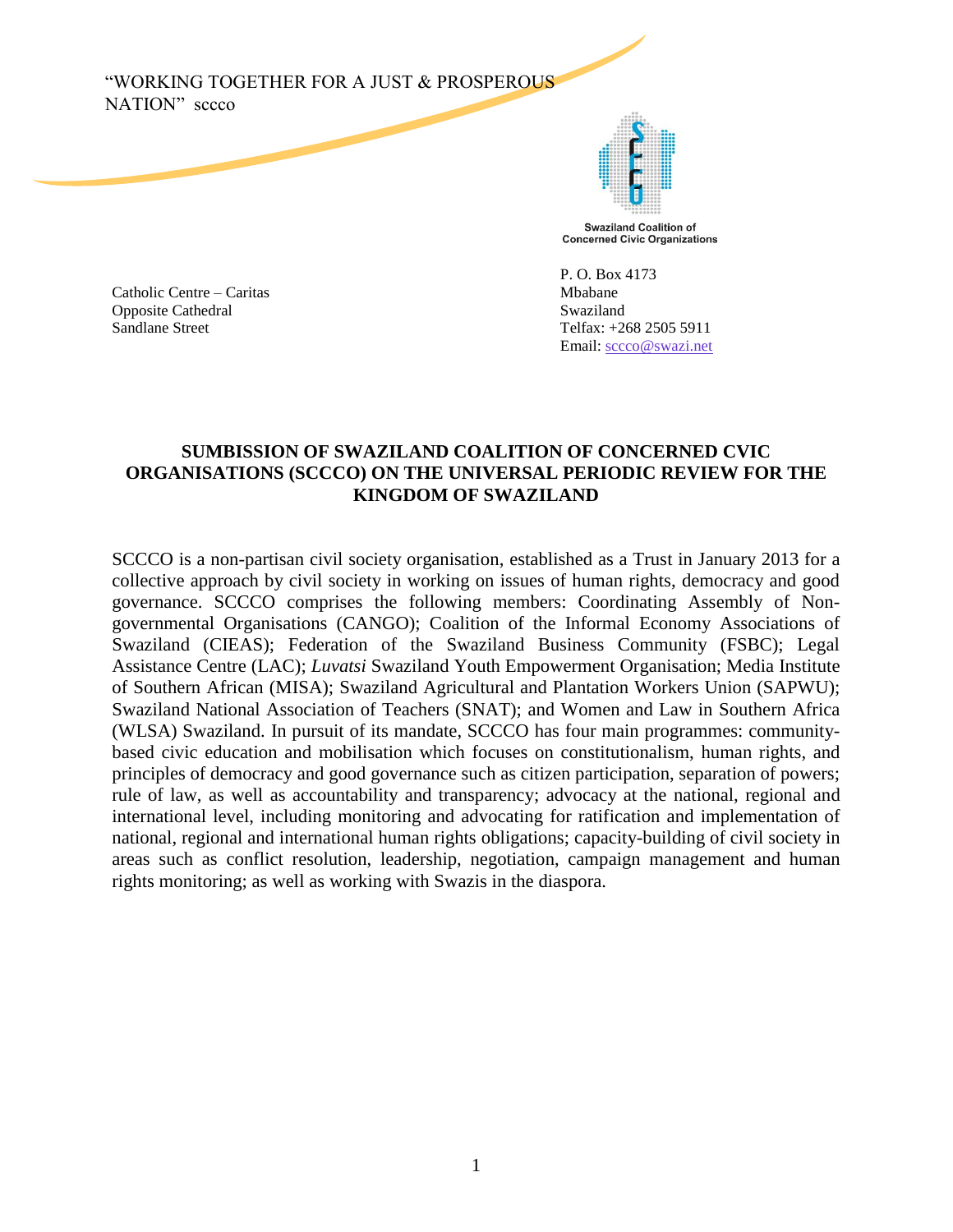## **I. INTRODUCTION**

- 1. During the Universal Periodic Review (UPR) in 2011/ 2012, a total of 139 recommendations were made to the Kingdom of Swaziland. Swaziland supported 75 recommendations, 57 recommendations were taken for further considerations, and 7 were rejected.
- 2. Pursuant to the conclusions and recommendations accepted by the Kingdom of Swaziland during the  $2011/2012<sup>1</sup>$ , SCCCO hereby reports on the developments made by the country in relation to the right to life, focusing on deaths in police custody, extrajudicial killings and gender-based violence. The report also deals with the related right to be free from torture, inhuman and degrading punishment or treatment.
- 3. The right to life is the supreme right from which no derogation is permitted even in times of public emergency and protection against arbitrarily deprivation of life is of paramount importance<sup>2</sup>. Since the 2011/ 2012 UPR process for Swaziland, SCCCO has noted a number of issues pertaining to the country's recognition and protection of this *right vis a vis* the recommendations accepted.

# **II. METHODOLOGY**

 $\overline{a}$ 

- 4. SCCCO has been conducting grassroots-based activities including civic education, advocacy and human rights monitoring in which the issues of the right to life, torture , extra-judicial killings and gender-based violence have been raised by community members. Amongst the communities in which these issues were raised are Lubulini, Nkambeni, Nkhube, Malanti, Sigcaweni, and Siphocosini communities.
- 5. In addition to this SCCCO conducted stakeholder consultative meetings and validation meetings on the UPR report on these issues. Represented in the meetings were civicl society organisations who have experience in dealing with such issues, including Coalition of the Informal Economy Associations of Swaziland (CIEAS), Foundation of Socio-Economic Justice (FSE), Lawyers for Human Rights Swaziland (LHRS), SACRO, Trade Union Congress of Swaziland (TUCOSWA), Women and Law in Southern Africa (WLSA Swaziland).

# III. **NATIONAL, REGIONAL AND INTERNATIONAL FRAMEWORK**

6. The 2005 Constitution of Swaziland - the Constitution guarantees a right to life in Section 15 and states that no person shall be deprived of life, rather than providing that "a person has a right to life. Limitations to the rights are made under section 15 (4), which provides

<sup>1</sup> UNHRC, Report of the Working Group on the Universal Periodic Review, Views on conclusions and/or recommendations, voluntary commitments and replies presented by the State under review, March 2012

<sup>&</sup>lt;sup>2</sup> ICCPR General Comment NO.6 Article 6 (the right to life) by the Human Rights Committee, Sixteenth session, Adopted: 30 April 1982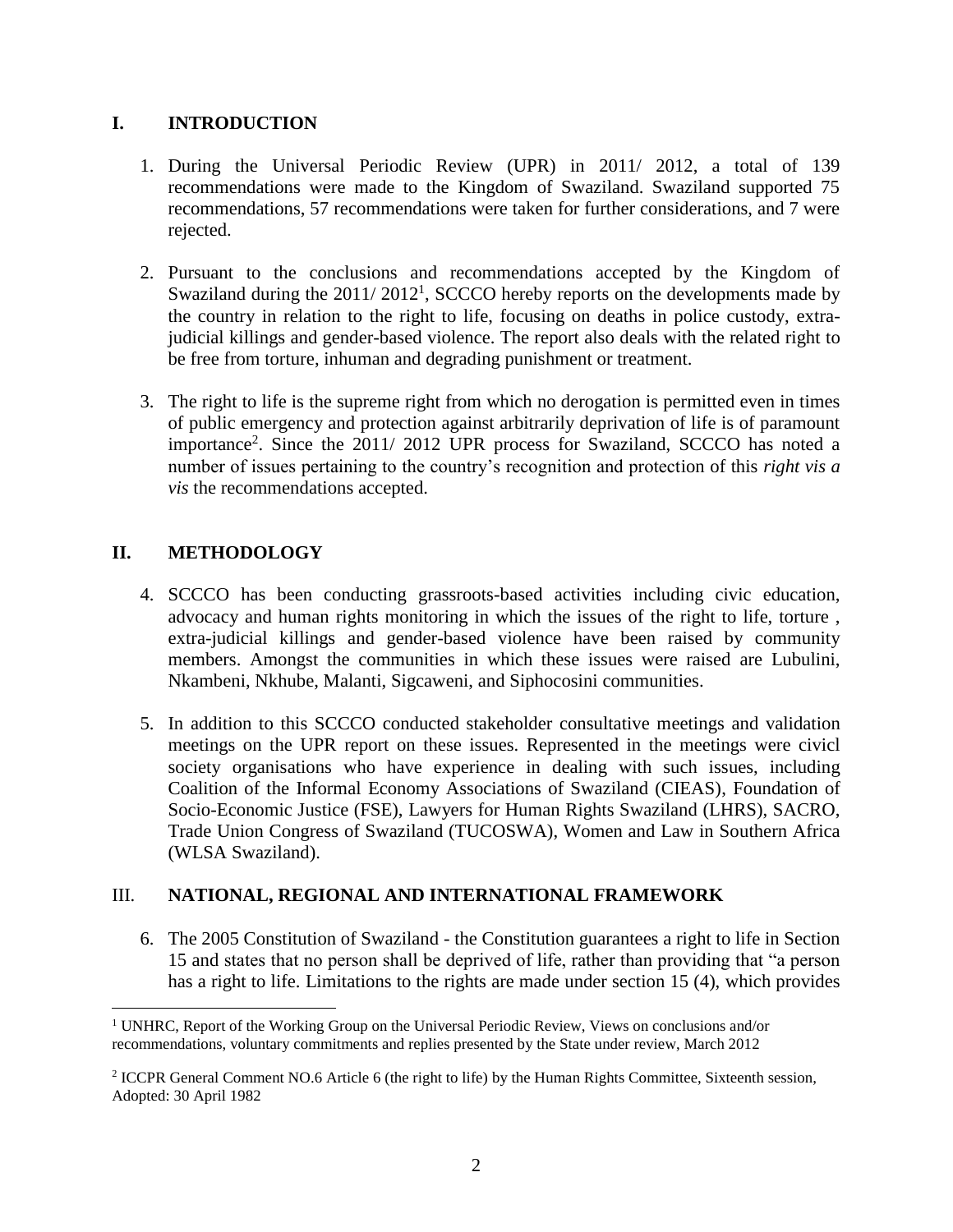that lethal force could be justifiably used in a range of circumstances. Section 18 states that 'The dignity of every person is inviolable" and that "A person shall not be subjected to torture or to inhuman or degrading treatment or punishment." Section 21 states, "In the determination of civil rights and obligations or any criminal charge a person shall be given a fair and speedy public hearing within a reasonable time by an independent and impartial court or adjudicating authority established by law. And that "A person who is charged with a criminal offence shall be presumed to be innocent until that person is proved or has pleaded guilty.

- 7. The regional human rights framework on these rights comprises the African Charter on Human and People's Rights<sup>3</sup>; Protocol to the African Charter on Human and Peoples' Rights on the Rights of Women in Africa<sup>4</sup>; African Charter on the Rights and Welfare of the Child; and SADC Protocol on Gender and Development.
- 8. The International human rights framework on these rights includes the United Nations Universal Declaration of Human Rights<sup>5</sup>, International Covenant on Civil and Political Rights (ICCPR)<sup>6</sup>, Convention Against Torture (CAT), Convention on the Rights of Persons with Disability, Convention on the Elimination of All Forms of Discrimination Against Women and Convention on the Rights of the Child.

## **IV. RECOMMENDATIONS OF 2012 UPR AND PROGRESS ON IMPLEMENTATION**

#### **i. The Death Penalty**

- 9. In 2011, a significant number of countries recommended that Swaziland should accede to the Second Optional Protocol to the ICCPR and abolish the death penalty<sup>7</sup>. Swaziland did not accept that important recommendation on the ground that the country was not ready to accept it.
- 10. Swaziland still retains the death penalty, with the Criminal Procedure and Evidence Act of 1938 permitting the use of the death penalty in the execution of the sentence of a court in respect of a criminal offence of which that person has been convicted. Although the death penalty is not mandatory<sup>8</sup>, and no executions have taken place since the 1980's, this

<sup>3</sup> Article 4

<sup>4</sup> Protocol to the African Charter on Human and Peoples' rights of Women in Africa, Article 4 (1) (2).

<sup>5</sup> Article 3 of the UDHR

<sup>6</sup> Article of the ICCPR

<sup>7</sup> See also UPR Recommendations on the death penalty: 77.3-6, 77.8, 77.14, 77.16, 77.24, 77.26, 77.29-30, 77.32- 33, 77.37, 77.39-43

<sup>&</sup>lt;sup>8</sup> Section 15 (2), which clearly provides that the death penalty shall not be mandatory.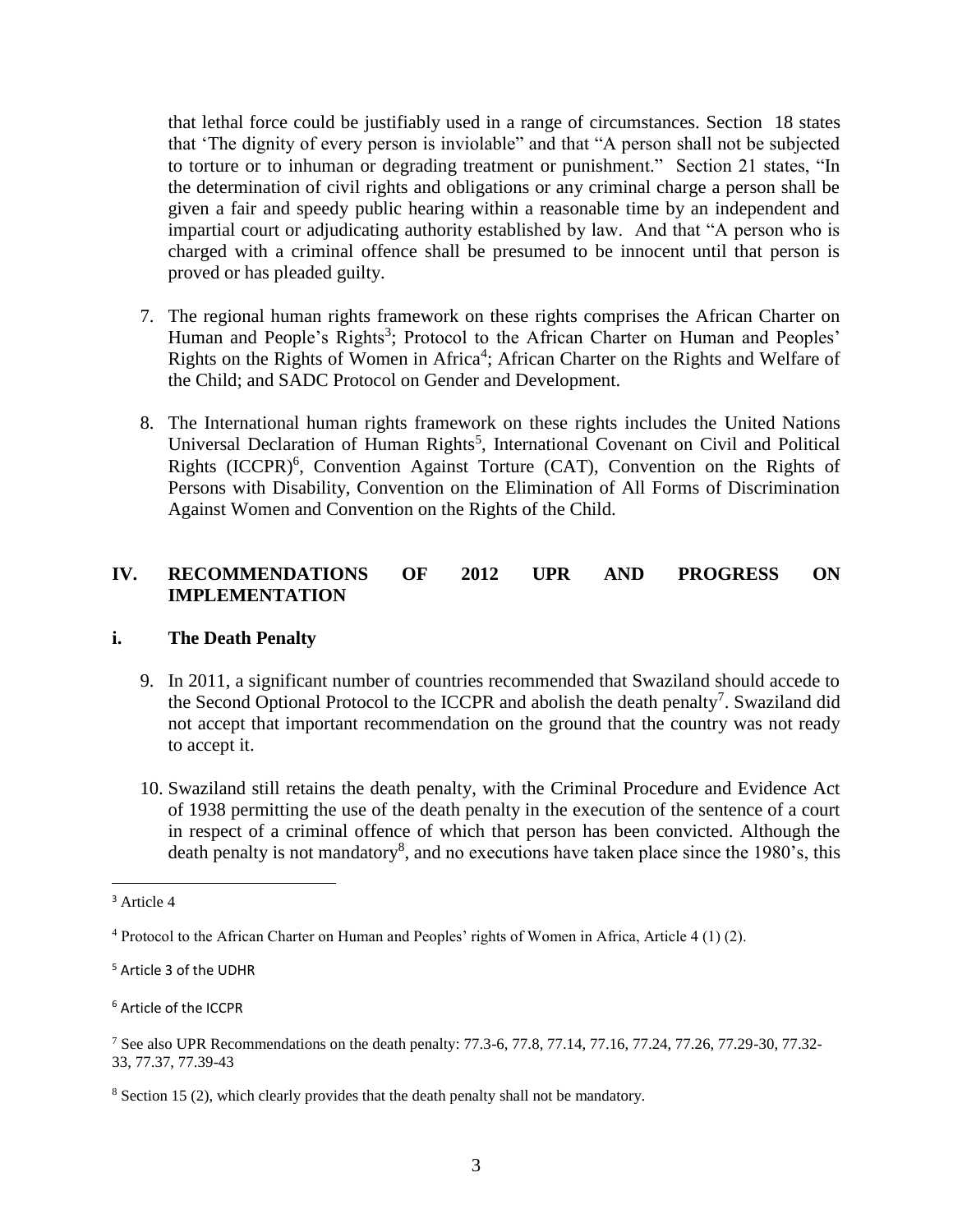provision is clearly not enough to ensure the full guarantee of the right to life. It must be well noted that, imposition of the death penalty itself is not only a violation of the right to life, but also the ultimate form of cruel, inhuman or degrading punishment or treatment.

- 11. The Swaziland Criminal Procedure and Evidence Act, provides for procedure for death sentences. Prior to 2005, courts exercised discretionary sentencing only if they found such extenuating circumstances. While the new Constitution resolved the issue and clarified that courts may always exercise discretion, this does not change the fact that the country still retains the death penalty as already stated above. Government has, within the period advertised the post of hangman<sup>9</sup> raising the possibility of executions. However, it must be noted that King Mswati III recently pardoned two death row inmates, commuting their sentences to life imprisonment.
- 12. It is recommended that in order to fully guarantee the right to life, Swaziland should abolish the death penalty as per the recommendations and make the requisite amendments to statutes such as the Criminal Procedure and Evidence Act of 1938.

### **ii. Freedom from torture and degrading treatment including death in police custody**

- 13. It was recommended that Swaziland should ratify the Optional Protocol Convention Against Torture and criminalise torture<sup>10</sup> including other important recommendations on torture. Swaziland did accept almost all the recommendations thereof. On national mechanism on torture, there is the Constitution which provides for the protection against torture and inhumane and degrading treatment<sup>11</sup>. The problem is the lack of effective legislative framework on torture as per the UPR recommendations. This has led to a plethora of torture cases allegedly committed by both the state and private persons.
- 14. During the period, cases of mob justice or killings, and or torture of persons usually suspected of witchcraft, or theft have been observed. A case in point is that of Mciniseli Mgabhi of the Ngculwini area, where a mob burnt his home fencing with the intention of burning his homestead but they were disturbed with the prompt response from the police. However, no charges were preferred against the mob. He was tried by the Inner Council of the Ngculwini Royal Kraal wherein he was ordered to leave the area within 21 days for alleged witchcraft committed by his son together with his wife and a child as they were found naked at night in the community. He has relocated to the Mpumalanga province in South Africa.
- 15. In relation to torture and degrading punishment perpetrated by the army, in particular along the borderlines or informal crossings, there is the case of *The Swaziland*

<sup>9</sup> www.observer.org.sz/index.php?news=47538

<sup>&</sup>lt;sup>10</sup> See also UPR Recommendations on torture: 77:34, 77.35, 77.44, and 77.46

<sup>&</sup>lt;sup>11</sup> Section 18 (1) and (2) of the Constitution of Swaziland.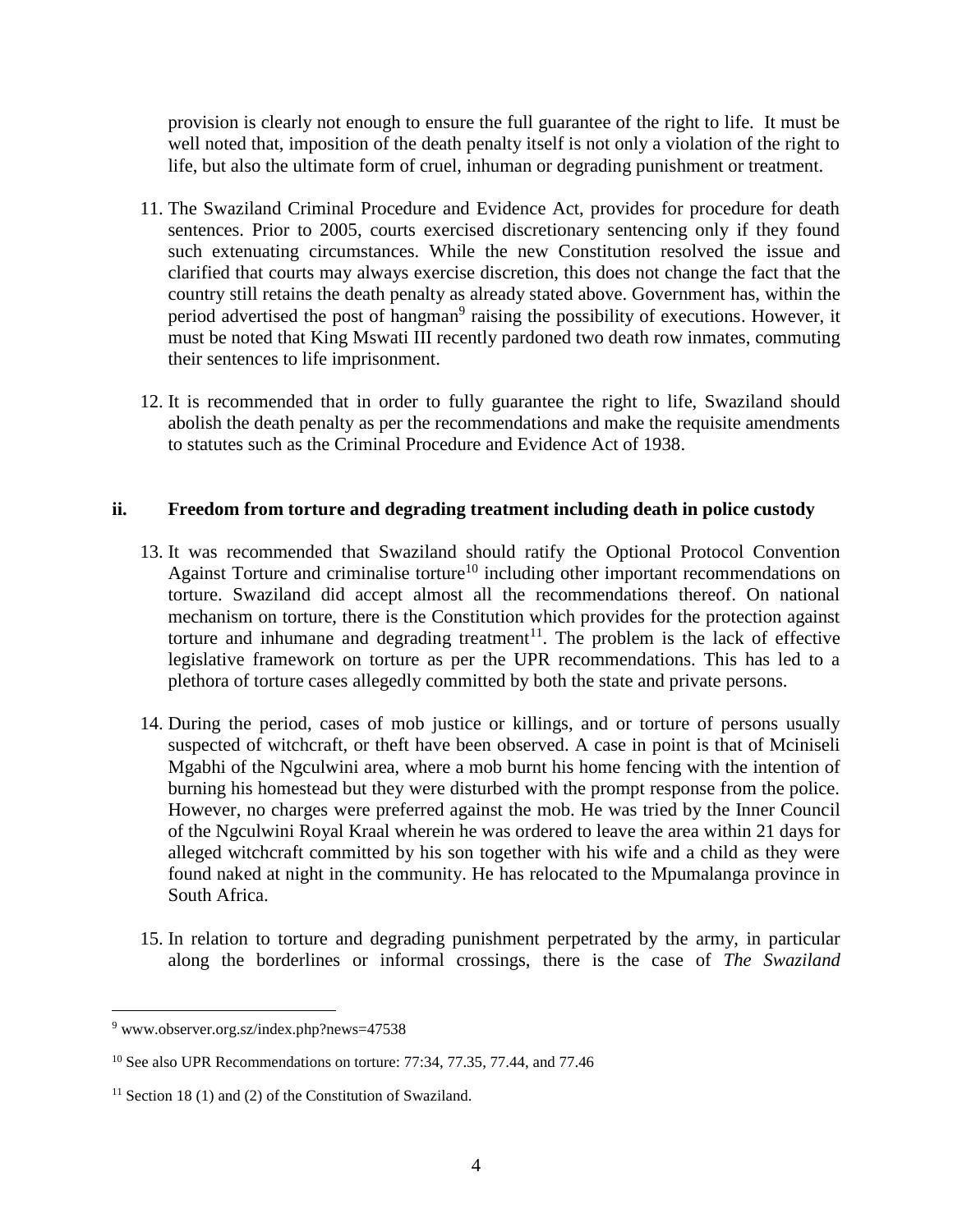*Government v Aaron Ngomane*<sup>12</sup>, where the plaintiff defecated in the open near the Lomahasha border. The Defendant, a fully armed soldier ordered the plaintiff to do pushups for three (3) hours, ordered plaintiff to collect his faeces from Swaziland to South Africa in a plastic, threatened to shoot the plaintiff when he was failing to do the pushups, and hit him with the barrel of the rifle for failure to do the push-ups. Plaintiff sued the government in the sum of E350, 000 as damages for infringement of his dignity; the court a quo awarded E50,000 as damages for *injuria* and *contumelia*; on appeal held: material misdirection in the process of the award warranting interference with the award; the award of E50, 000 was set aside and replaced with an award of E30, 000 as damages for the *injuria* and *contumelia*.

- 16. Police brutality and or torture, committed by police in their line of criminal investigations, where suspects are interrogated using unconventional means which often results in death in police custody. For instance, the on-going case of Luciano Zavela (a Mozambican National who died in police custody, on Friday the  $12<sup>th</sup>$  of June 2015, the police took the man to assist them in an investigation at about 8:30am, and few hours later, he was reported dead. It was alleged the man was suffocated using the now infamous technique known as tubing. There was public outcry and protest over his  $death<sup>13</sup>$ . A Commission of enquiry has been set up; however, the question of the extent of the independence of the Commission is always a concern, coupled with the public's reluctance to appear before the commission for fear of possible reprisals. Further some provisions of the Suppression of Terrorism Act (STA) could allow the use of torture by the police on those viewed as political dissidents<sup>14</sup>.
- 17. It was also reported that during the first week of July correctional services officers from Big Bend correctional facility re-apprehended an escaped prisoner, beat him, and locked him overnight in a truck as punishment for escaping. The inmate died, reportedly due to lack of medical attention and exposure to the cold<sup>15</sup>.

#### **iii. Extra-Judicial killings by game rangers**

18. There are numerous of cases where citizen are shot and killed by game rangers for alleged poaching as raised by community members in several communities such as Lubulini, Nkambeni, Nkhube, Malanti, Sigcaweni, and Siphocosini communities. In terms of Section 23 (3) game rangers are immune from prosecution for killing suspected poachers and empowered to use firearm in the execution of their duties and to search without warrant<sup>16</sup>. For example, there is a case of Jika Jika Mabila and another, who were

<sup>12</sup> Swaziland Government v Aaron Ngomane (25/2013) 2013] SZSC 73 (29 November 2013)

<sup>13</sup> Swazi news, [www.times.co.sz/](http://www.times.co.sz/)

<sup>14</sup> See also the Times of Swaziland, 28 September 2013, where in Gege, one photojournalist was assaulted with a gun for photographing police brutality during a protest action.

<sup>15</sup> Times of Swaziland, 28 July 2013[, www.times.co.sz/](http://www.times.co.sz/) 

<sup>16</sup> Section 23 (2), and Section 22 of the Game Act of 1953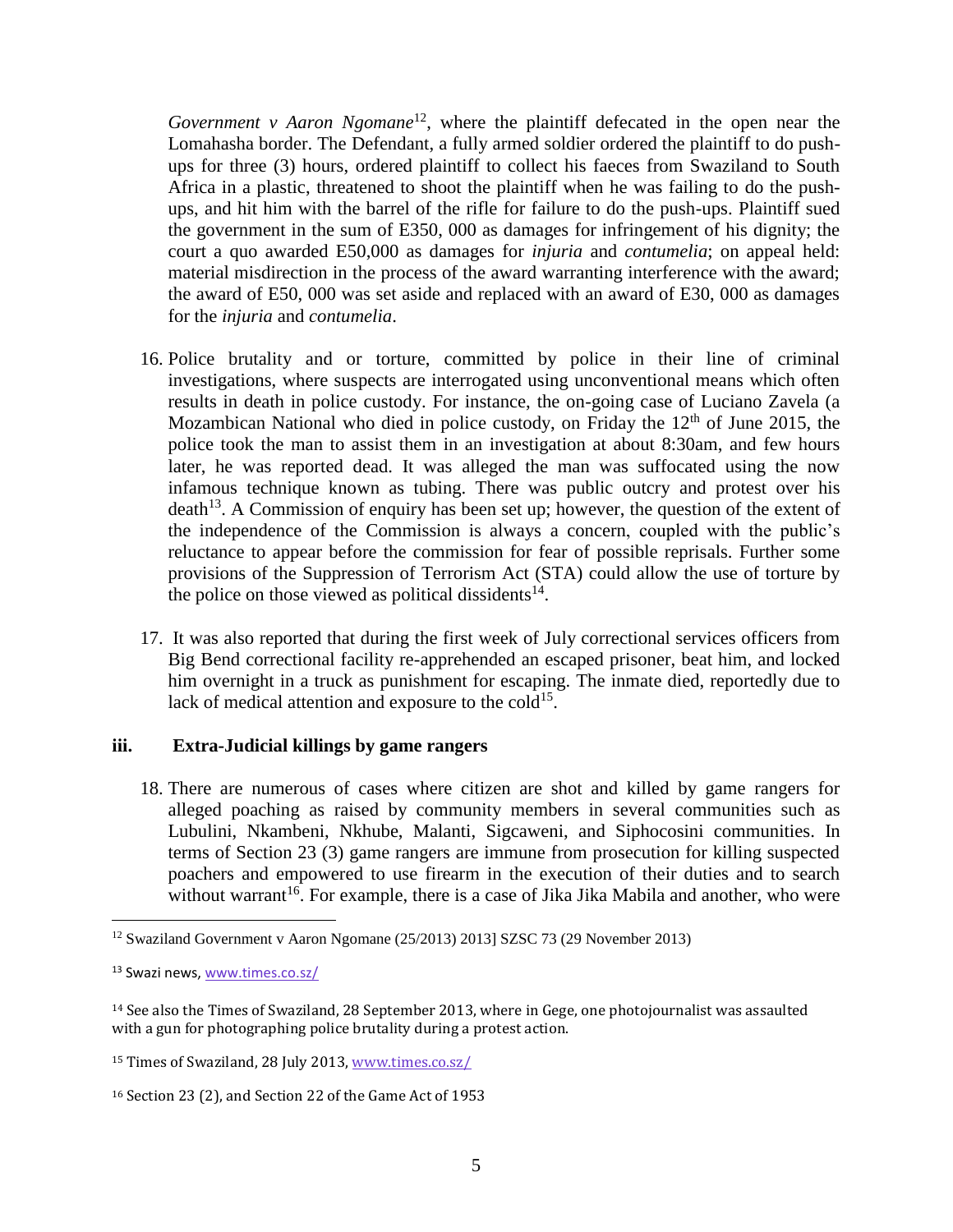shot by the Mlawula game rangers for suspected poaching during the night inside the game reserve. The other died on the spot, and Jika Jika was hospitalised at the Good Shepard Hospital, as he shot on the leg, on the ribs, and on the left arm, and was eventually arrested. Currently, he is out on bail, and he will appear before the Simunye Magistrate Court on the  $4<sup>th</sup>$  of November, 2015<sup>17</sup>.

19. It is recommended that the Game Act be amended to give effect to the full protection and realisation of the right to life and to allow for the prosecution of all perpetrators of extrajudicial killings. There should be private/ public partnership of all stakeholders in the issue of protecting wildlife and preventing poaching. There should also be training of game rangers on the importance of upholding the law, and human rights. Further the state should ensure proper fencing and clearly defined boundaries of all the game areas, to prevent livestock grazing in the area.

#### **iv. Gender based violence**

- 20. Gender based violence (GBV) particularly sexual violence, is a growing problem in Swaziland. The most common forms of GBV in Swaziland are rape, marital rape, and incest and women and girl-children are the most affected. In 2011, it was recommended that Swaziland should abrogate without delay the legislative and regulatory provisions that discriminate against women, and adopt new laws in accordance with the principles of gender equality as set out by  $\text{CEDAW}^{18}$ . However, to date no such laws have been enacted, including the Sexual Offences and Domestic Violence law.
- 21. There is an urgent need to establish a Law Review Commission to expedite the alignment of the legislative framework with the Constitution and domesticate ratified sub-regional, regional and international instruments. These will include the enactment into law of Sexual Offences and Domestic Violence legislation, after consultation with all stakeholders. It would also review all criminal laws and procedures on sexual offences and GBV to eliminate gender bias and ensure that justice and fairness are accorded to both the survivor and the perpetrator. The Commission will also consider the establishment, strengthening of National Human Rights Monitoring bodies, in particular the Human Rights Commission.
- 22. In relation to the future implementation of the Sexual Offences and Domestic Violence Act should include viable and progressive mechanism, for example, a decentralised state legal aid services based on an advertised means test based on consultation with stakeholders. Currently, there is no specialised and/or affordable legal aid service to survivors of GBV. The limited services offered by NGOs are compromised by lack of funds.

<sup>17</sup> See also Swazi Observer[, www.observer.org.sz/](http://www.observer.org.sz/) where it was recently reported that a school going pupil was shot by rangers of the Inyoni Yami Irrigation Farm as they were found inside looking after cattle.

<sup>18</sup> See also UPR recommendation 77.21